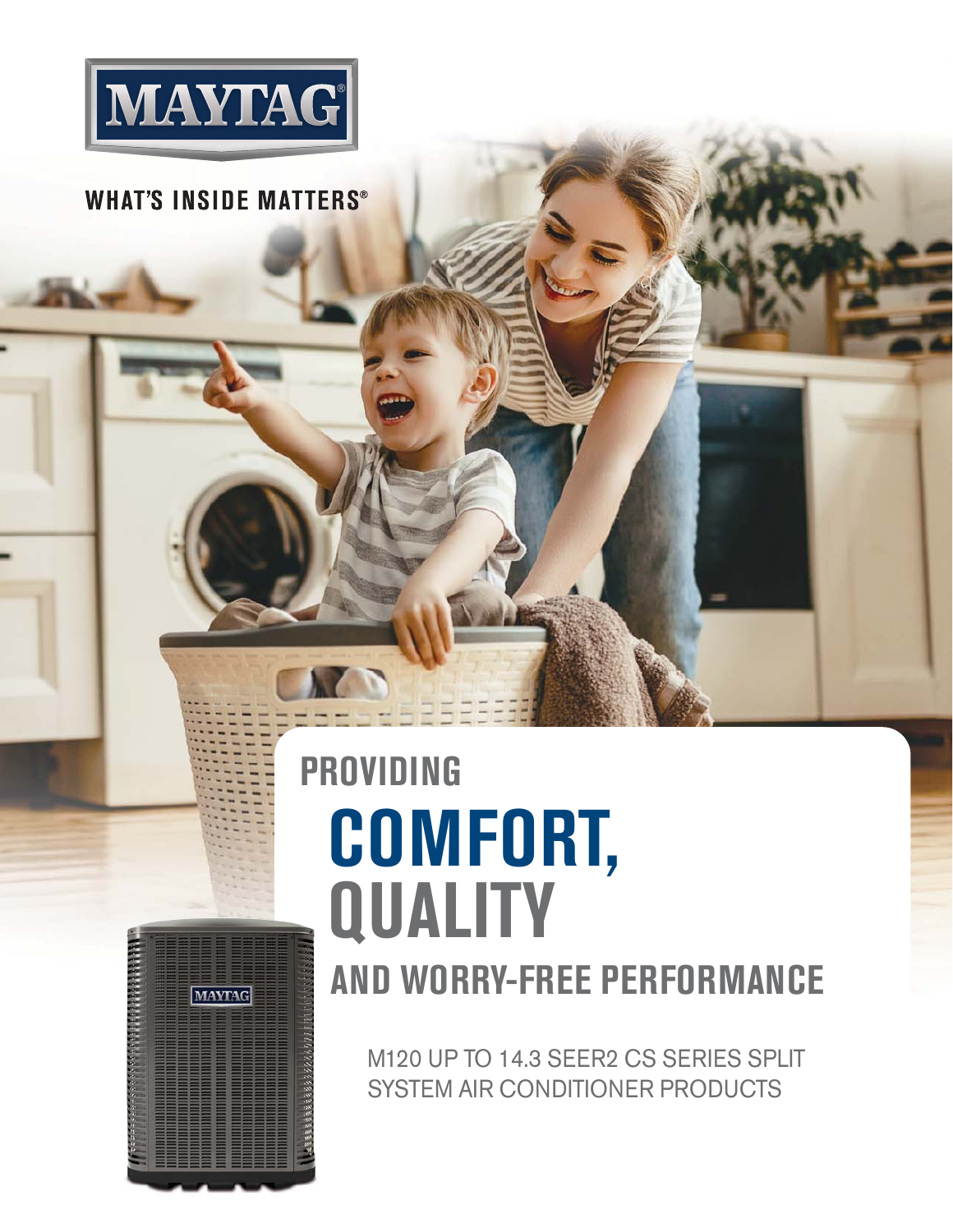

## **ENERGY SAVING**

Besides reliable comfort, a new Maytag® M120 system will cost less to operate over older, less efficient systems. When your air conditioner is sized and installed properly, you can save more money on your energy bills than you can with older, less efficient units.

SEER2 (Seasonal Energy Efficiency Ratio 2) is the new Department of Energy efficiency standard. SEER is the standard measure of efficiency for central air conditioning systems. The higher the SEER, less electricity is required for a air conditioner unit to do its job. The main difference between SEER and SEER2 is the testing conditions for each rating system. The SEER2 testing conditions are meant to give consumers a clearer, more accurate idea of a unit's efficiency.

#### **RELIABLE PERFORMANCE**

Maytag® air conditioners feature a Copeland Scroll® compressor, one of the most reliable compressors available in North America.

## **INNOVATION & STYLE**

**ENERGY DEFINITION**  SEER2 – Seasonal Energy

As ratings increase, so does unit efficiency.

Efficiency Ratio 2 Measures cooling performance on air conditioners, heat pumps and gas/electric packaged

products.

These models feature louvered jacket panels that protect the coil from impact of flying debris due to mowing, golf balls, hail and other hazards. They also include the Quiet Plus<sup>™</sup> Sound Package, which consists of a Quiet Plus compressor sound blanket and a swept-wing fan blade. Both have been engineered to significantly reduce unwanted noise. All units receive a glossy, powderpaint finish for increased durability and corrosion resistance.

## **PERMANENTLY LUBRICATED MOTOR**

Motor is heavy duty for long lasting reliability and quiet operation. It requires no maintenance and is completely protected from rain and snow.



**WHAT'S INSIDE MATTERS®**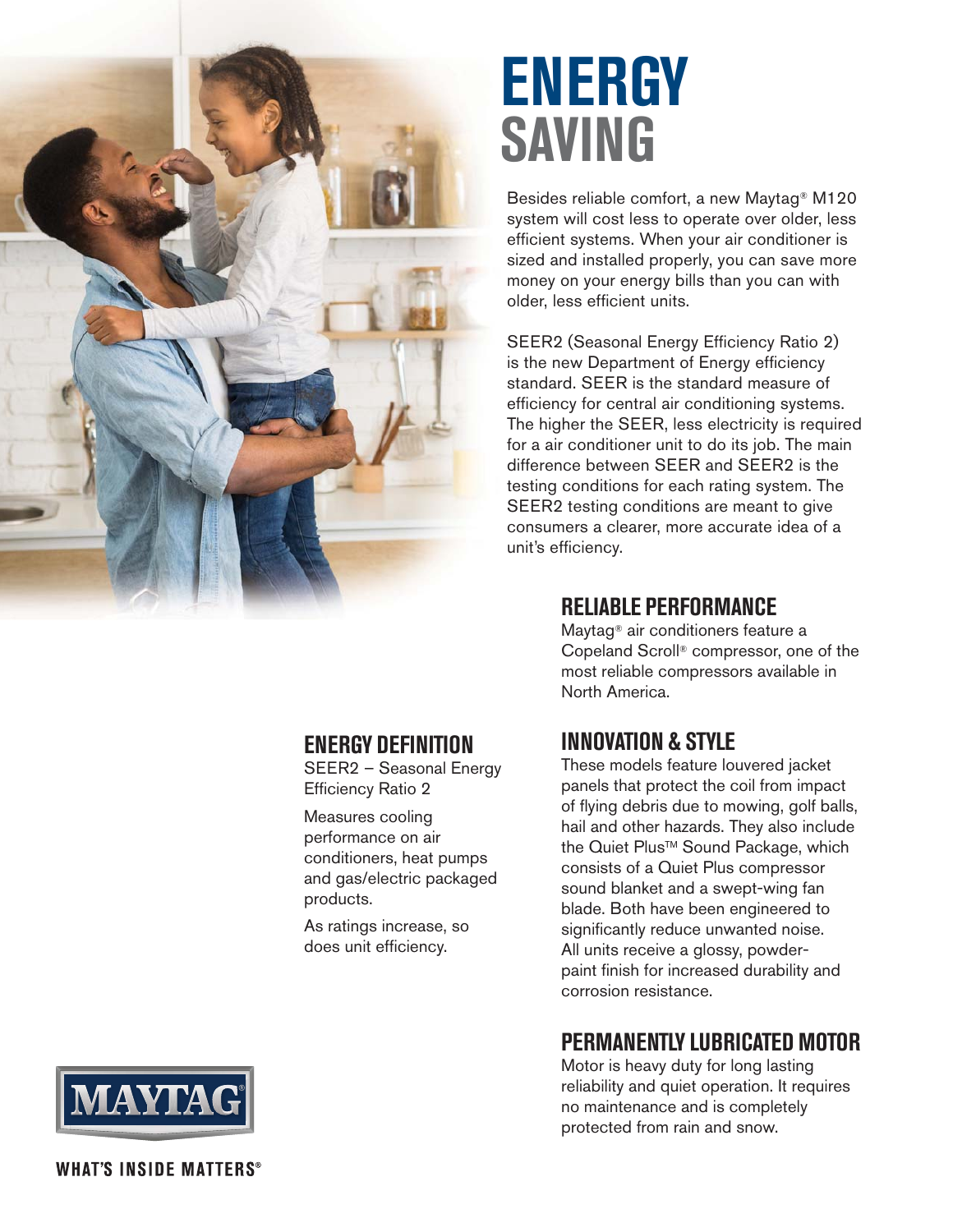

The M120 Series of products feature a 12 Year Worry-Free Limited Warranty on parts when the product is registered.\* Plus, our Dependability Promise states that your entire unit will be replaced if the compressor fails within the first year of purchase, when installed with a Maytag® matched indoor coil or air handler.\* Ask your select Maytag® heating and cooling contractor for details or visit us at www.maytaghvac.com.

Your home is the center of your universe. It's where you take care of your family, find solace from the outside world, cultivate your hobbies and bring friends together. While not often top of mind, your air conditioner plays an important role in keeping your home comfortable. Maytag understands how valuable your home is, and therefore offers you high quality air conditioners.



#### **CSA3BE**

Up to 14.3 SEER2 split-system air conditioners. This outdoor single-stage section, when combined with our variablespeed indoor section, improves humidity control and provides better indoor air quality by constantly mixing the air.

By mixing air from floor to ceiling, the variable-speed technology creates more uniform temperatures, improved air filtration and reduced humidity levels.

All Maytag® M120 Series air conditioners include all-aluminum coils that provide high corrosion resistance. These coils feature an innovative design that decreases unit weight and refrigerant requirements, while increasing reliability.

| <b>MODEL</b>                            | <b>High Efficiency</b> | Single-Stage | Variable-Speed Indoor Section |
|-----------------------------------------|------------------------|--------------|-------------------------------|
| CSA3BE Up to 14.3 SEER2 Air Conditioner |                        |              | Optional                      |



## **SPLIT-SYSTEM AIR CONDITIONERS**

These Maytag® split systems include two main components. The outdoor section is an air conditioner. The indoor section is either an air handler or a furnace and indoor coil.

A new comfort system can provide more than energy efficiency. Compatible wholehome indoor solutions address specific needs and can improve your indoor living experience. There are solutions for indoor allergens, humidity control and even room temperature control. Be sure to tell your contractor about any specific comfort issues you would like to resolve.